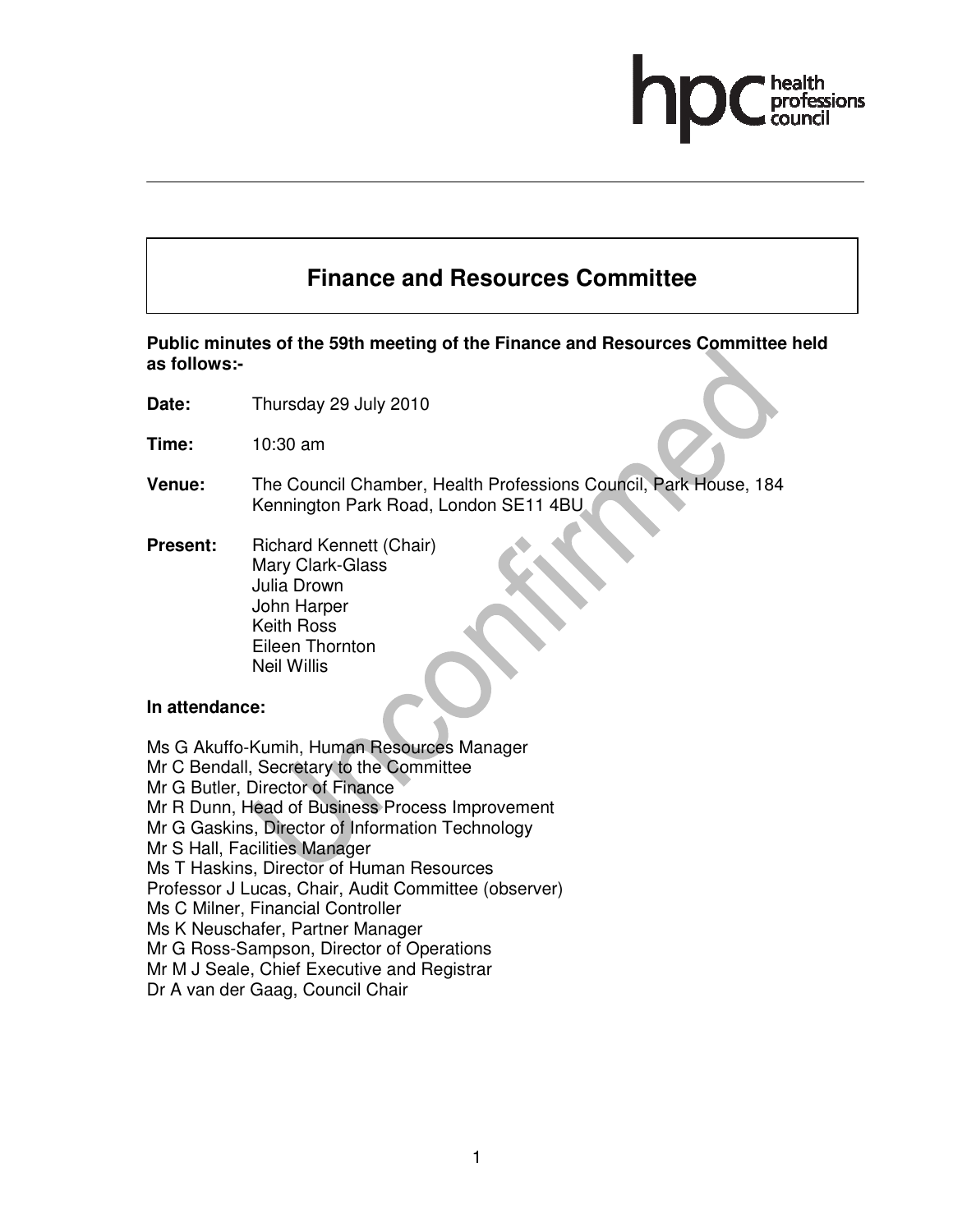#### **Item 1.10/90 Apologies for absence**

1.1 Apologies for absence were received from Malcolm Cross, Sheila Drayton and Arun Midha.

#### **Item 2.10/91 Approval of agenda**

2.1 The Committee approved the agenda, subject to considering the item on the review of investment fund management in the private part of the meeting, as it related to a matter which, in the opinion of the Chair, was confidential or the public disclosure of which would prejudice the effective discharge of the Committee's or Council's functions.

#### **Item 3.10/92 Declarations of members' interests**

3.1 Members had no interests to declare in connection with the items on the agenda.

#### **Item 4.10/93 Minutes of the Finance and Resources Committee meeting of 17 June 2010 (report ref: FRC 63/10)**

4.1 It was agreed that the minutes of the 58th meeting of the Finance and Resources Committee should be confirmed as a true record and signed by the Chair.

#### **Item 5.10/94 Matters arising (report ref: FRC 64/10)**

- 5.1 The Committee received a paper to note from the Executive.
- 5.2 The Committee noted the actions list as agreed at the last meeting.

#### **Item 6.10/95 Finance report (report ref: FRC 65/10)**

- 6.1 The Committee received a report on the work of the Finance Department.
- 6.2 The Committee noted that, at the end of June 2010, the investment portfolio had been valued at £1.92 m, compared with £2.07 m at the start of the year. The Committee noted that this was partly due to the recent fall in the value of shares held in BP plc.
- 6.3 The Committee noted that the annual report and accounts had been published and laid in Parliament on 27 July 2010.
- 6.4 The Committee noted that the department was reviewing HPC's banking arrangements, in order to minimise bank charges. In due course, the Executive would present a paper to seek the Committee's approval to banking arrangements.

| Date       | Ver.          | Dept/Cmte | Doc.<br>$T$ vpe | Title                                                                     | <b>Status</b>     | Int. Aud.                 |
|------------|---------------|-----------|-----------------|---------------------------------------------------------------------------|-------------------|---------------------------|
| 2010-07-23 | $\mathcal{A}$ | F&R       | MIN.            | Minutes Finance and<br>Resources Committee 29<br>July 2010 public meeting | Draft<br>DD: None | <b>Public</b><br>RD: None |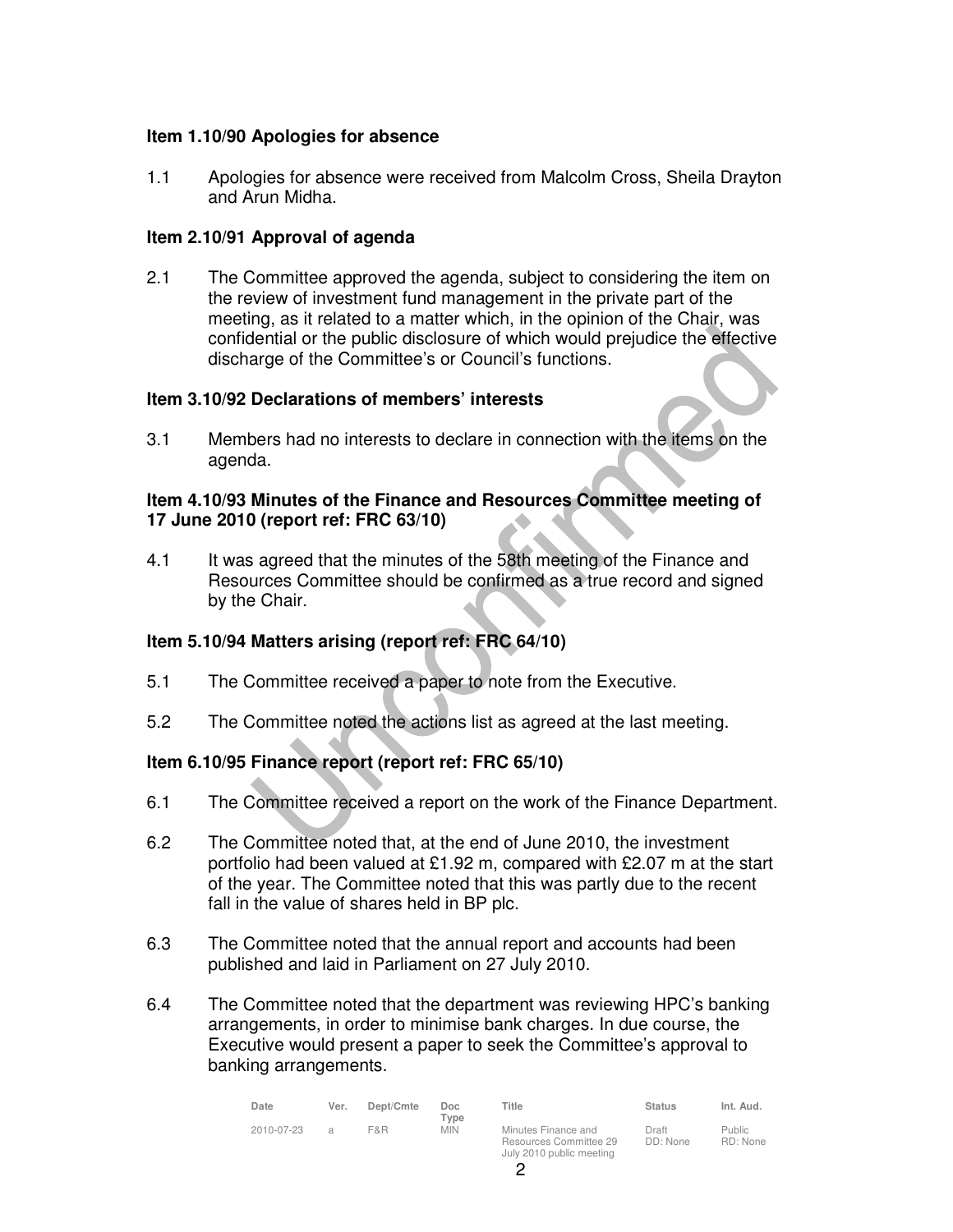- 6.5 The Committee noted that the department had submitted HPC's and 22- 26 Stannary Street Ltd's tax returns to HM Revenue and Customs (HMRC). The Executive would also seek confirmation from HMRC that HPC could begin winding-up 22-26 Stannary Street Ltd, the company which HPC had acquired in 2005 in order to acquire the building at that address.
- 6.6 The Committee noted that the department was continuing its work to better understand the number of applications from UK graduates (who paid a discounted registration fee for an initial period) and the number of registrants who paid the full registration fee. The Committee noted that a consultant would be employed to write a computer program to extract the information from the Net Regulate registration system. It was expected that the data would be available in autumn 2010.
- 6.7 The Committee noted that the management accounts to 30 June 2010 showed favourable variances in a number of areas, such as a delay in recruiting to some employee positions and a decrease in fitness to practise panel costs. The Committee agreed that the management accounts should show the expected out-turn for the end of the financial year.

#### **Action: GB (by 6 September 2010)**

6.8 The Committee noted that the line for professional fees included expenditure on legal costs, such as costs for fitness to practise cases and appeals against fitness to practise decisions. The Committee noted that HPC was reviewing its fitness to practise procedures so that, where appropriate, disposal of cases could take place at earlier stages in the process.

#### **Item 7.10/96 Human Resources report (report ref: FRC 66/10)**

- 7.1 The Committee received a report on the work of the Human Resources Department.
- 7.2 The Committee noted that there had recently been less recruitment activity. The department had therefore focused on activities such as training, data analysis and the review of the pay policy and process.
- 7.3 The Committee noted that 255 agency days had been used in March 2010. This was due to temporary workers being employed in the Fitness to Practise department and in an evening shift in the Registration department, to deal with the peak period of renewals work.

#### **Item 8.10/97 Partner Manager report (report ref: FRC 67/10)**

| Date       | Ver.          | Dept/Cmte | Doc.<br>$T$ vpe | Title                                                                     | <b>Status</b>     | Int. Aud.                 |
|------------|---------------|-----------|-----------------|---------------------------------------------------------------------------|-------------------|---------------------------|
| 2010-07-23 | $\mathcal{A}$ | F&R       | MIN.            | Minutes Finance and<br>Resources Committee 29<br>July 2010 public meeting | Draft<br>DD: None | <b>Public</b><br>RD: None |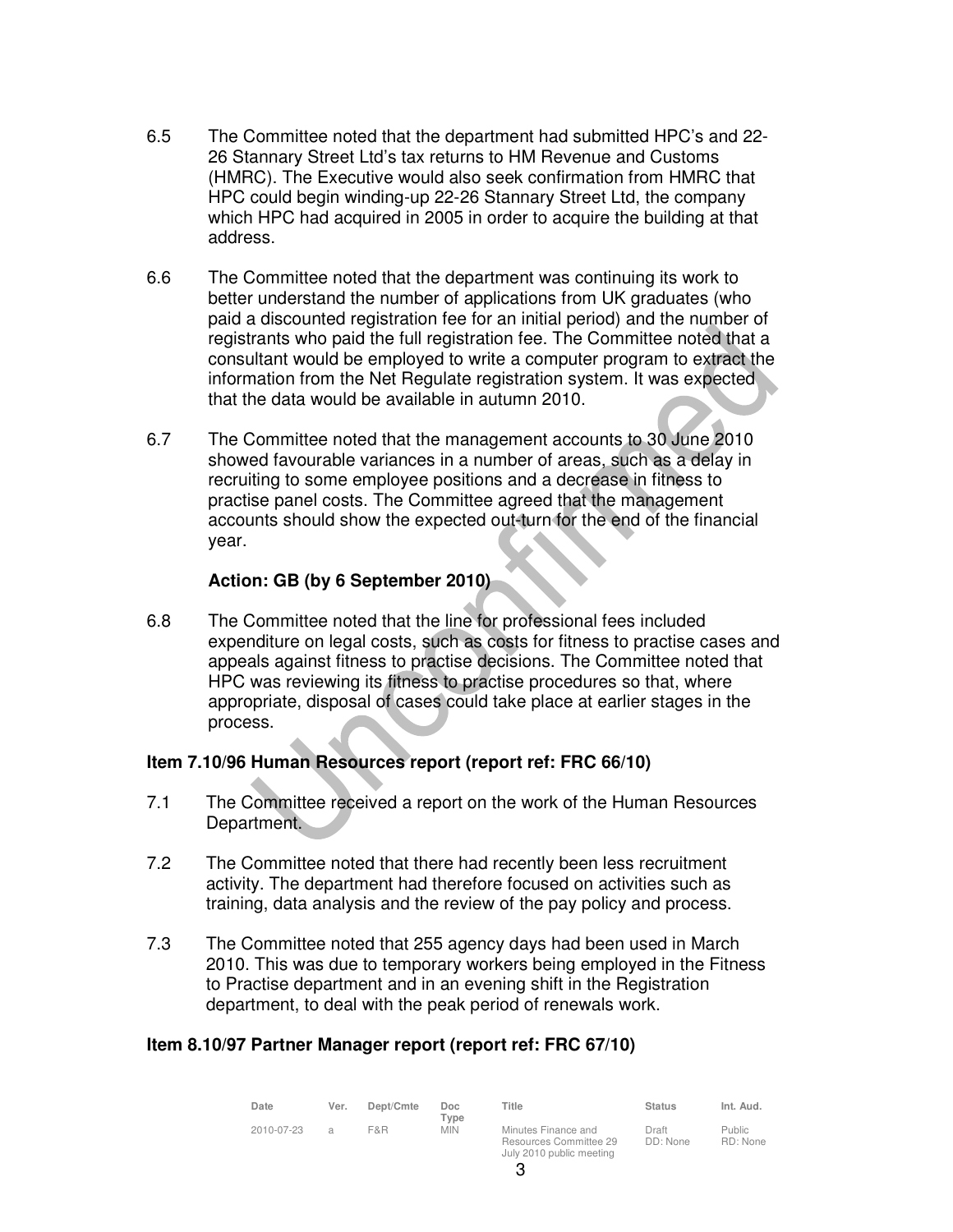- 8.1 The Committee received a report on the work of the Partner Manager.
- 8.2 The Committee noted that all partner vacancies had been filled in recent recruitment for chiropodists/podiatrists and dietitians. No applications had been received for orthoptist panel member vacancies, following the advertisement in the British and Irish Orthoptic Society newsletter. A second round of recruitment had been arranged for later in the year.

#### **Item 9.10/98 Information Technology report (report ref: FRC 68/10)**

- 9.1 The Committee received a report on the work of the Information Technology Department.
- 9.2 The Committee noted that the department had continued its work on the Education, Approvals and Monitoring system. It was expected that the changes to the system would be completed by October 2010.
- 9.3 The Committee noted that quarterly penetration testing of the IT environment had identified a number of vulnerabilities. This had been expected, as each round of testing reflected developments in hacking of IT systems. Work was under way to address the vulnerabilities which had been identified.
- 9.4 The Committee noted details of recent incidents affecting availability of the telephony system, the online register and online renewal and the registration system. The Committee noted the action which had been taken to address the issues.
- 9.5 The Committee noted that replacement laptops would be expected to have a useful economic life of three years and it was expected that they would be replaced after that time.
- 9.6 The Committee noted that HPC had received advice to buy a volume licence agreement for software licences, as this was more cost-effective. The Committee noted that the budget for software licences was £50,000.

#### **Item 10.10/99 Operations report (report ref: FRC 69/10)**

- 10.1 The Committee received a report on Operations, covering the Registration Department, project management, facilities management and business improvement.
- 10.2 The Committee noted that the peak period of registration renewals had now passed and the Registration Department was processing applications from new graduates. The Committee noted that, as of 9 July 2010, 65% of hearing aid dispensers and 52% of chiropodists/podiatrists had renewed their registration online.

| Date       | Ver.          | Dept/Cmte | Doc.<br>Tvpe | Title                                                                     | <b>Status</b>     | Int. Aud.                 |
|------------|---------------|-----------|--------------|---------------------------------------------------------------------------|-------------------|---------------------------|
| 2010-07-23 | $\mathcal{A}$ | F&R       | <b>MIN</b>   | Minutes Finance and<br>Resources Committee 29<br>July 2010 public meeting | Draft<br>DD: None | <b>Public</b><br>RD: None |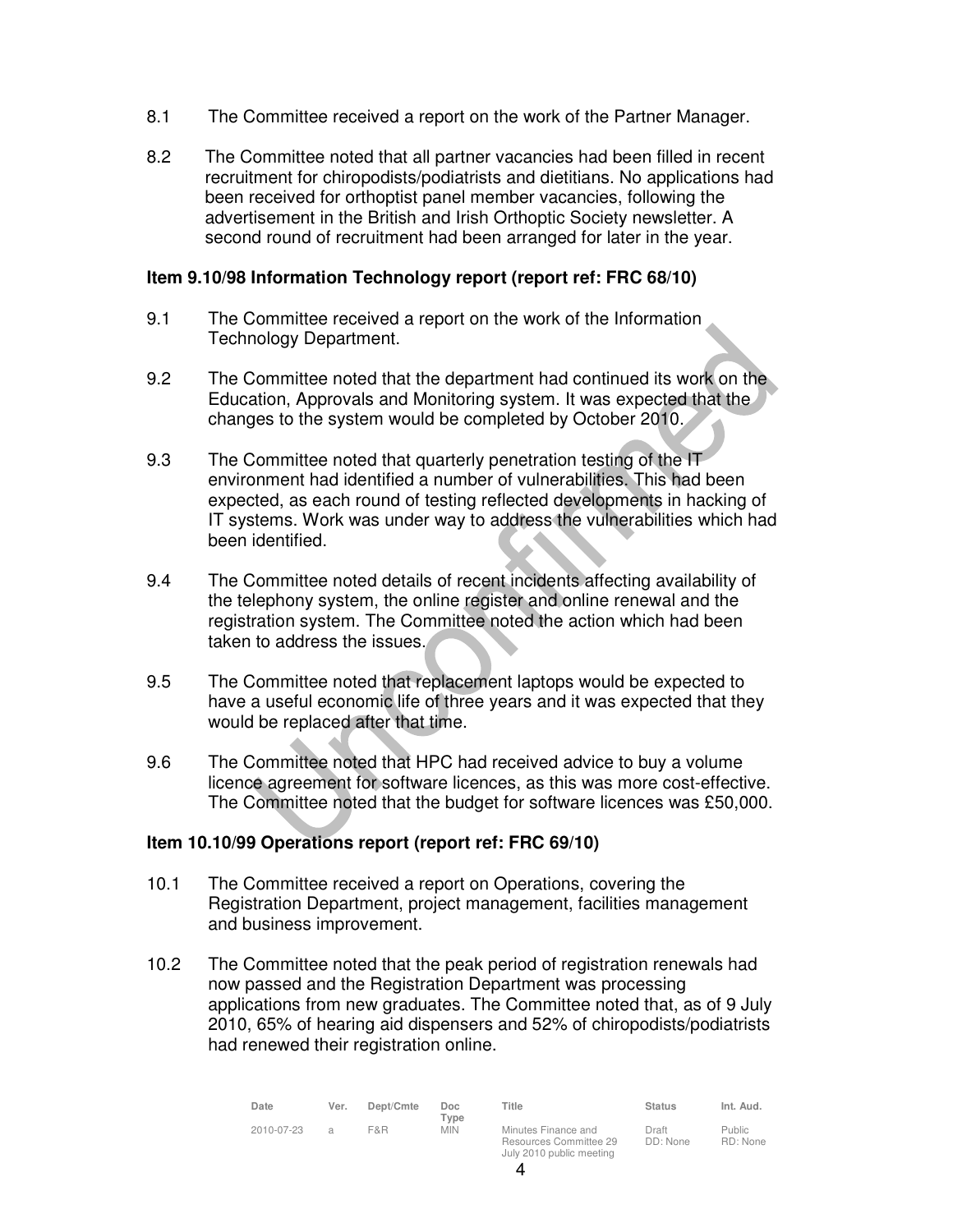- 10.3 The Committee noted that a new project (purchase of additional premises) had started.
- 10.4 The Committee noted that the Executive was working on a project to record registrants' preferences for receiving publications and information from HPC (for example, by e-mail; or in Welsh).
- 10.5 The Committee noted that the Executive regularly reviewed HPC's systems to ensure that they were working effectively. Following these reviews, where necessary the Executive initiated projects to update systems.

# **Item 11.10/100 Exit interview report 2009-10 (report ref: FRC 71/10)**

- 11.1 The Committee received a paper to note from the Executive.
- 11.2 The Committee noted that all employees who left employment at HPC were encouraged to take part in a confidential exit interview. An annual exit interview report was considered by the Executive Management Team (EMT) and a summary of trends was provided to the Committee for information. The Committee noted that EMT considered what action should be taken in response to trends identified in the report.
- 11.3 The Committee noted that HPC conducted an employee attitude survey of all employees every two years and a survey was due to be conducted later in the year.

#### **Item 12.10/101 Equality and Diversity annual statistics – employees and partners (report ref: FRC 72/10)**

- 12.1 The Committee received a paper to note from the Executive.
- 12.2 The Committee noted that the paper summarised equality and diversity data for employees and partners. The Committee noted that some of the data (for example, age ranges) was divided differently for employees and partners. The Committee agreed that the Executive should ensure that the data was presented consistently in future reports.

# **Action: TH (ongoing from July 2011)**

#### **Item 13.10/102 Disaster recovery test 21 May 2010 (report ref: FRC 73/10)**

- 13.1 The Committee received a paper to note from the Executive.
- 13.2 The Committee noted an inter-departmental disaster recovery exercise had been carried out on 21 May 2010, following two days of small-scale testing. The paper set out the scenario, the progress of the test and changes to be made to the disaster recovery plan.

| Date       | Ver. | Dept/Cmte | Doc<br>$T$ ype | Title                                                                     | <b>Status</b>     | Int. Aud.                 |
|------------|------|-----------|----------------|---------------------------------------------------------------------------|-------------------|---------------------------|
| 2010-07-23 |      | F&R       | <b>MIN</b>     | Minutes Finance and<br>Resources Committee 29<br>July 2010 public meeting | Draft<br>DD: None | <b>Public</b><br>RD: None |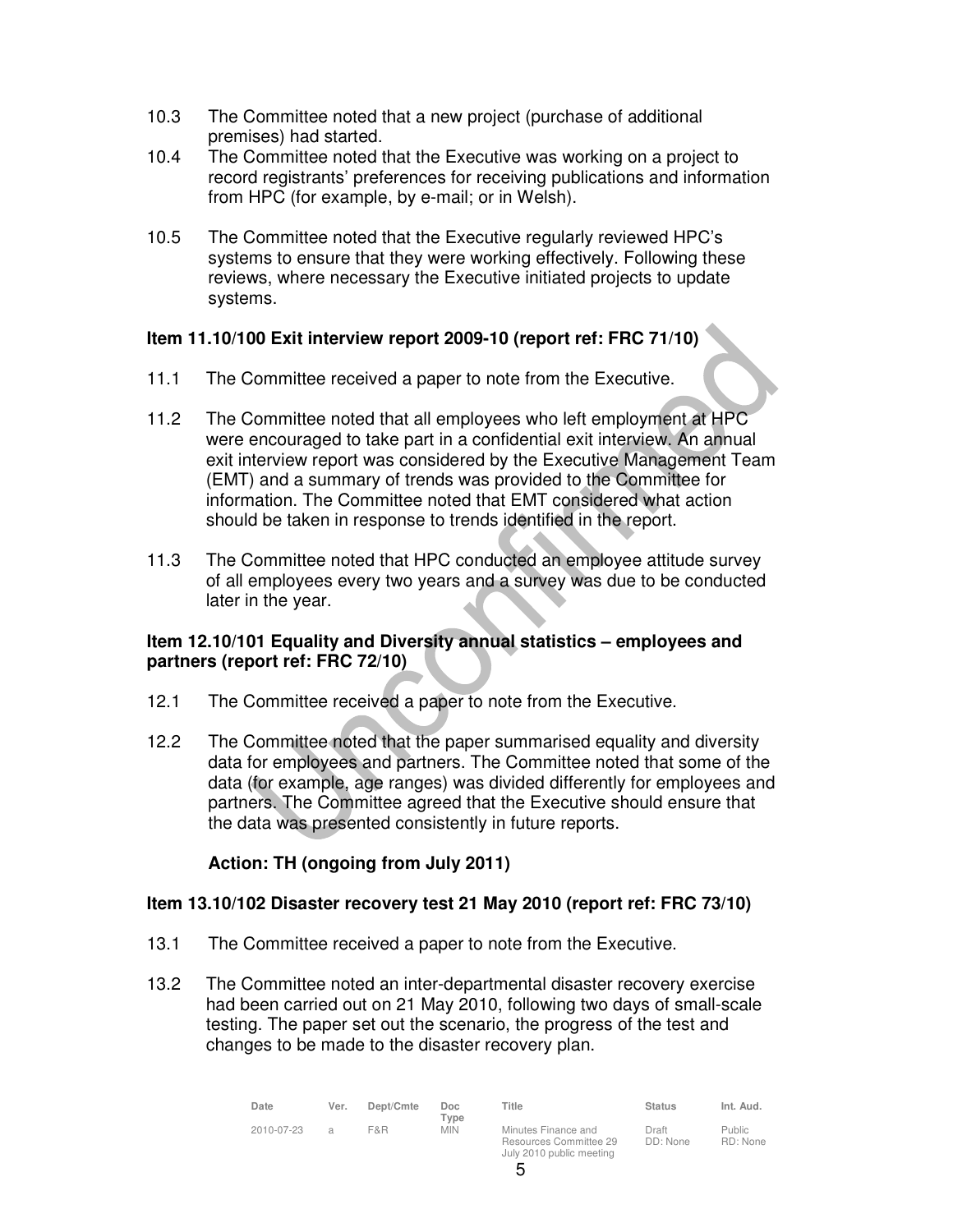- 13.3 The Committee noted that the disaster recovery process had been used in incidents such as the terrorist attacks on London on 7 July 2005, several local power cuts and disruption to public transport due to bad weather.
- 13.4 The Committee noted that business continuity and disaster recovery processes could help to reduce insurance premiums.
- 13.5 The Committee noted that the Executive intended to hold a future disaster recovery test at one of the premises owned by ICM Disaster Recovery, the firm which provided HPC's disaster recovery facilities.

#### **Item 14.10/103 Any other business**

14.1 There was no other business.

#### **Item 15.10/104 Date and time of next meeting**

- 15.1 The next meeting of the Committee would be held at 10.30 am on Monday 6 September 2010 (followed by a meeting of the Remuneration Committee).
- 15.2 Subsequent meetings would be held at 10.30 am on

Monday 22 November 2010 Thursday 27 January 2011 Thursday 3 March 2011 (Remuneration Committee only) Thursday 17 March 2011 Thursday 28 April 2011 Tuesday 21 June 2011 Wednesday 7 September 2011 Thursday 24 November 2011

#### **Resolution**

The Committee agreed to adopt the following resolution:

'The Committee hereby resolves that the remainder of the meeting shall be held in private, because the matters being discussed relate to one or more of the following;

(1) information relating to a registrant, former registrant or applicant for registration;

(2) information relating to an employee or officer holder, former employee or applicant for any post or office;

(3) the terms of, or expenditure under, a tender or contract for the purchase or supply of goods or services or the acquisition or disposal of property;

| Date       | Ver.           | Dept/Cmte | Doc.<br>Tvpe | Title                                                                     | <b>Status</b>     | Int. Aud.                 |
|------------|----------------|-----------|--------------|---------------------------------------------------------------------------|-------------------|---------------------------|
| 2010-07-23 | $\overline{a}$ | F&R       | <b>MIN</b>   | Minutes Finance and<br>Resources Committee 29<br>July 2010 public meeting | Draft<br>DD: None | <b>Public</b><br>RD: None |